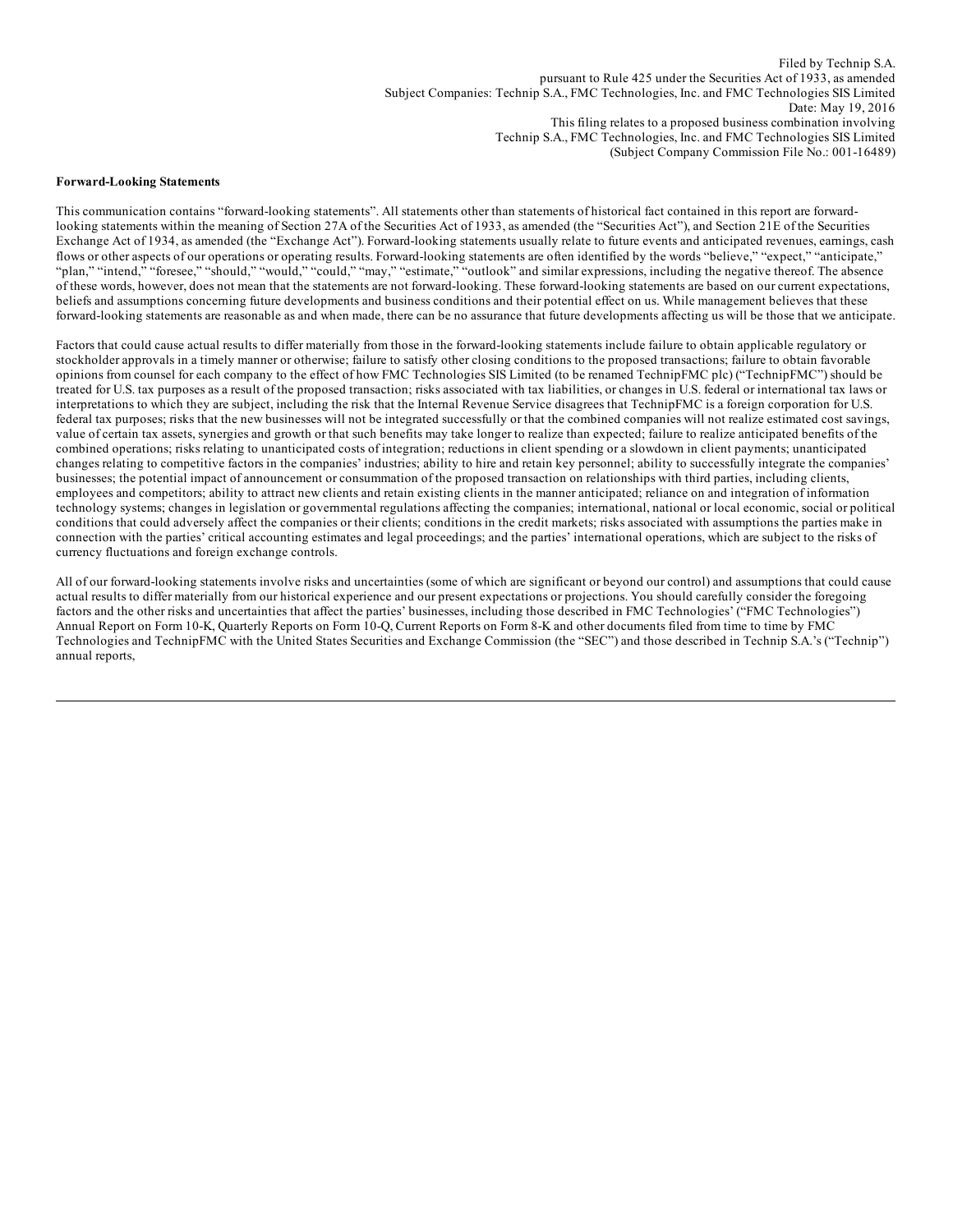registration documents and other documents filed from time to time with the French financial markets regulator (*Autorité des Marchés Financiers* or the "AMF"). We wish to caution you not to place undue reliance on any forward-looking statements, which speak only as of the date hereof. We undertake no obligation to publicly update or revise any of our forward-looking statements after the date they are made, whether as a result of new information, future events or otherwise, except to the extent required by law.

#### **Additional Information**

Important Additional Information Will be Filed with the SEC

TechnipFMC will file with the SEC a registration statement on Form S-4, which will include the proxy statement of FMC Technologies that also constitutes a prospectus of TechnipFMC (the "proxy statement/prospectus"). **INVESTORS AND STOCKHOLDERS ARE URGED TO CAREFULLY READ THE PROXY STATEMENT/PROSPECTUS, AND OTHER RELEVANT DOCUMENTS TO BE FILED WITH THE SEC, IN THEIR ENTIRETY WHEN THEY BECOME AVAILABLE BECAUSE THEY WILL CONTAIN IMPORTANT INFORMATION ABOUT FMC TECHNOLOGIES, TECHNIP, TECHNIPFMC, THE PROPOSED TRANSACTIONS AND RELATED MATTERS**. Investors and stockholders will be able to obtain free copies of the proxy statement/prospectus and other documents filed with the SEC by the parties through the website maintained by the SEC at www.sec.gov. In addition, investors and stockholders will be able to obtain free copies of the proxy statement/prospectus and other documents filed with the SEC on FMC Technologies' website at www.fmctechnologies.com (for documents filed with the SEC by FMC Technologies) or on Technip's website at www.technip.com (for documents filed with the SEC by Technip).

#### Additional Information Will be Made Available in an Information Document

Technip will prepare an information document to be made available in connection with the Technip meeting of stockholders called to approve the proposed transaction (the "Report"). **INVESTORS AND STOCKHOLDERS ARE URGED TO CAREFULLY READ THE INFORMATION DOCUMENT, AND OTHER RELEVANT DOCUMENTS TO BE PUBLISHED ON THE TECHNIP WEBSITE, IN THEIR ENTIRETY WHEN THEY BECOME AVAILABLE BECAUSE THEY WILL CONTAIN IMPORTANT INFORMATION ABOUT FMC TECHNOLOGIES, TECHNIP, TECHNIPFMC, THE PROPOSED TRANSACTIONS AND RELATED MATTERS.** Investors and stockholders will be able to obtain free copies of the information document from Technip on its website at www.technip.com.

Important Additional Information Will be Made Available in an Prospectus Prepared in accordance with the EU Prospectus Directive

TechnipFMC will make publicly available a prospectus, prepared in accordance with the EU Prospectus Directive 2003/71/EC, with respect to the issuance of new shares as a result of the proposed transaction and their admission to trading on the regulated market of Euronext Paris (including any supplement thereto, the "Admission Prospectus"). **INVESTORS AND STOCKHOLDERS ARE URGED TO CAREFULLY READ THE ADMISSION PROSPECTUS, AND OTHER RELEVANT DOCUMENTS, IN THEIR ENTIRETY WHEN THEY BECOME AVAILABLE BECAUSE THEY WILL CONTAIN IMPORTANT INFORMATION ABOUT FMC TECHNOLOGIES, TECHNIP, TECHNIPFMC, THE PROPOSED TRANSACTIONS AND RELATED MATTERS**. Investors and stockholders will be able to obtain free copies of the Admission Prospectus from TechnipFMC when available.

No Offer or Solicitation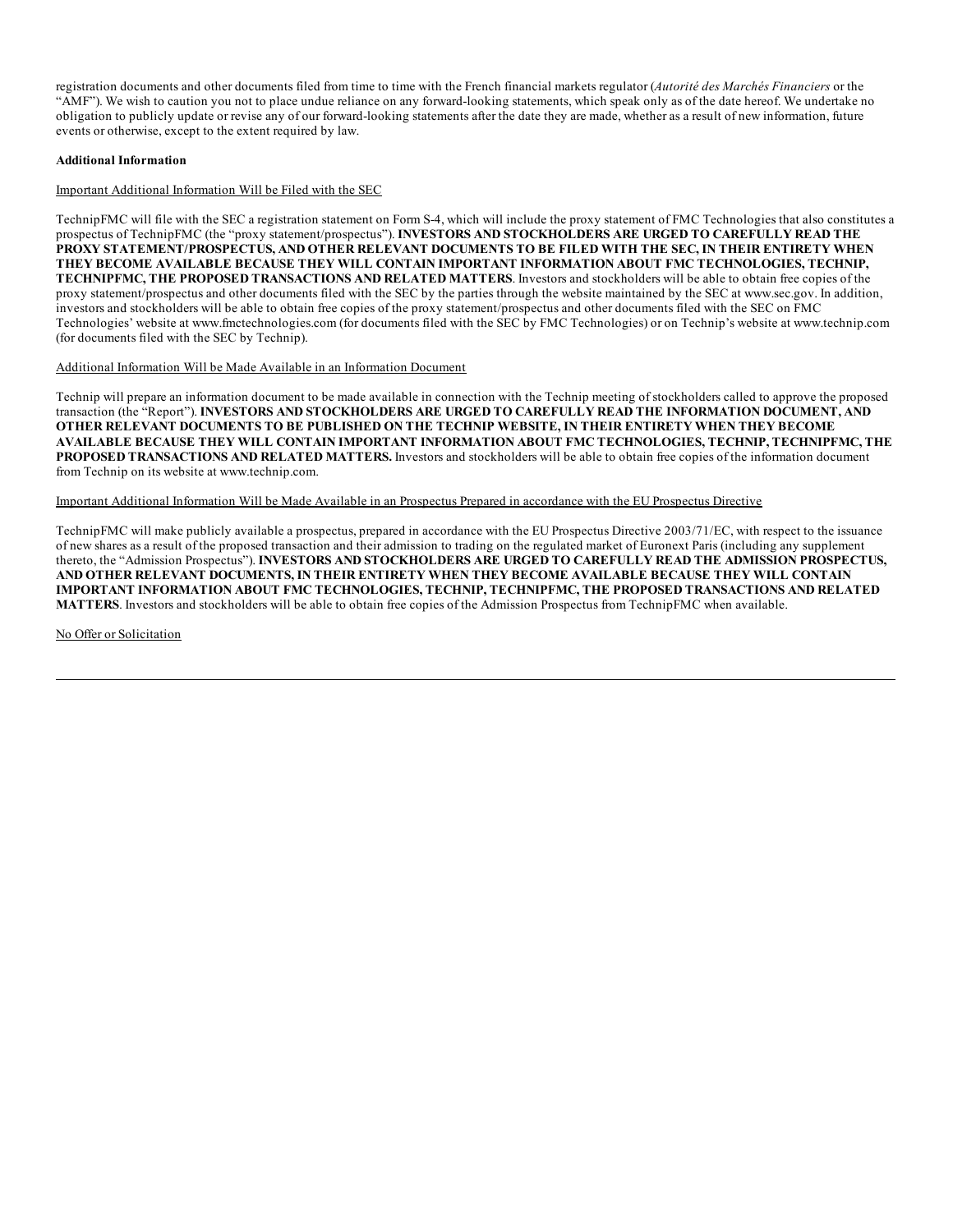This communication is not intended to and does not constitute an offer to sell or the solicitation of an offer to subscribe for or buy or an invitation to purchase or subscribe for any securities or the solicitation of any vote in any jurisdiction pursuant to the proposed transactions or otherwise, nor shall there be any sale, issuance or transfer of securities in any jurisdiction in contravention of applicable law. No offer of securities shall be made except by means of a prospectus meeting the requirements of Section 10 of the Securities Act and applicable European regulations. Subject to certain exceptions to be approved by the relevant regulators or certain facts to be ascertained, the public offer will not be made directly or indirectly, in or into any jurisdiction where to do so would constitute a violation of the laws of such jurisdiction, or by use of the mails or by any means or instrumentality (including without limitation, facsimile transmission, telephone and the internet) of interstate or foreign commerce, or any facility of a national securities exchange, of any such jurisdiction.

#### Participants in the Solicitation

FMC Technologies, Technip, TechnipFMC and their respective directors and executive officers may be deemed to be participants in the solicitation of proxies from the stockholders of FMC Technologies and Technip, respectively in respect of the proposed transactions contemplated by the proxy statement/prospectus and the Report. Information regarding the persons who are, under the rules of the SEC, participants in the solicitation of the stockholders of FMC Technologies and Technip, respectively, in connection with the proposed transactions, including a description of their direct or indirect interests, by security holdings or otherwise, will be set forth in the proxy statement/prospectus when it is filed with the SEC. Information regarding FMC Technologies' directors and executive officers is contained in FMC Technologies' Annual Report on Form 10-K for the year ended December 31, 2015 and its Proxy Statement on Schedule 14A, dated March 25, 2016, which are filed with the SEC and can be obtained free of charge from the sources indicated above. Information regarding Technip's directors and executive officers is contained in Technip's Annual Report for the year ended December 31, 2015 filed with the AMF and can be obtained free of charge from the sources indicated above.

\*\*\*

The following announcement was issued by Technip S.A. on May 19, 2016.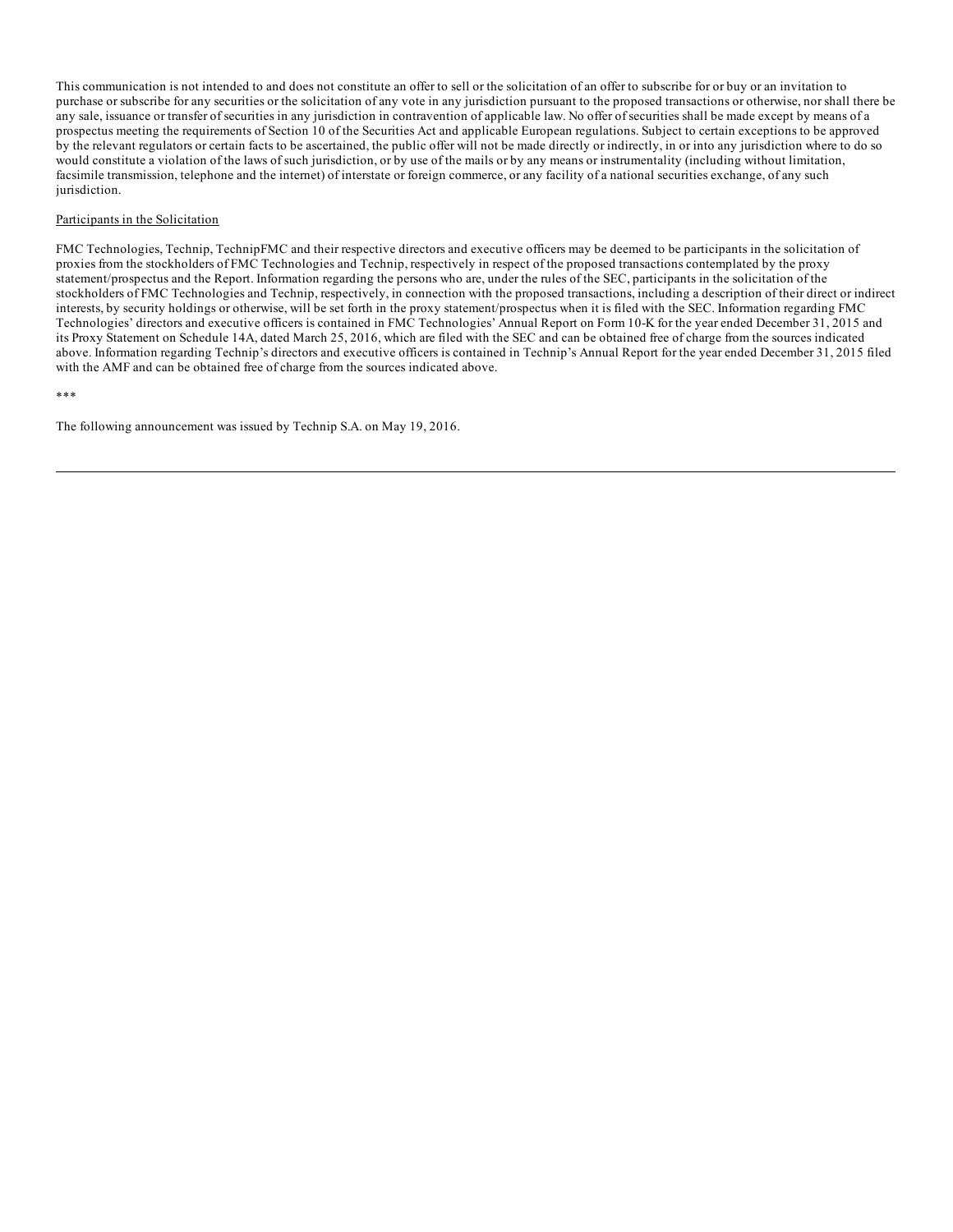



# **PRESS RELEASE**

# **FMC Technologies and Technip to Combine: Driving Change by Redefining the Production and Transformation of Oil and Gas**

### *Strategic Highlights*

- · Creates a leader in Subsea, Surface and Onshore/Offshore, driven by technology and innovation
- · Builds a comprehensive and flexible offering across each market from concept to project delivery and beyond
- · Accelerates growth: broader portfolio of solutions will increase innovation, improve execution, reduce costs and enhance customer success
- The combined company will be called TechnipFMC. It brings together two complementary market leaders and their talented employees, building on the proven success of their existing alliance, enabling rapid integration.

#### *Financial Highlights*

- · Combined 2015 revenue of \$20 billion and EBITDA (1i) of \$2.4 billion; \$20 billion backlog on March 31, 2016
- · All-stock transaction: Technip shareholders to receive 2.0 shares of the combined company for each share of Technip; FMC Technologies shareholders to receive 1.0 share of the combined company for each share of FMC Technologies; TechnipFMC to be listed on the New York and Paris stock exchanges
- Expected to deliver at least \$400 million in annual pretax cost synergies in 2019
- Significantly accretive to both companies' earnings per share
- One of the strongest balance sheets in the industry

**Paris and Houston, May 19, 2016** —Technip (Euronext: TEC) and FMC Technologies, Inc. (NYSE: FTI) today announce that the companies will combine to create a global leader that will drive change by redefining the production and transformation of oil and gas. The combined company, which will be called TechnipFMC, would have an equity value of \$13 billion based on pre-announcement share prices.

The companies have entered into a Memorandum of Understanding (MOU) and expect to execute a definitive business combination agreement to combine the companies in an all-stock merger transaction. Under the terms of the MOU, Technip shareholders will receive two shares of the new company for each share of Technip, and FMC Technologies shareholders will receive one share of the new company for each share of FMC Technologies. Each company's shareholders will own close to 50 percent of the combined company.

The transaction brings together two market leaders and their talented employees, building on the proven success of their existing alliance and joint venture, Forsys Subsea, uniting innovative

1

(1) EBITDA before restructuring, impairment and other exceptional items as defined by both companies in their respective previous public filings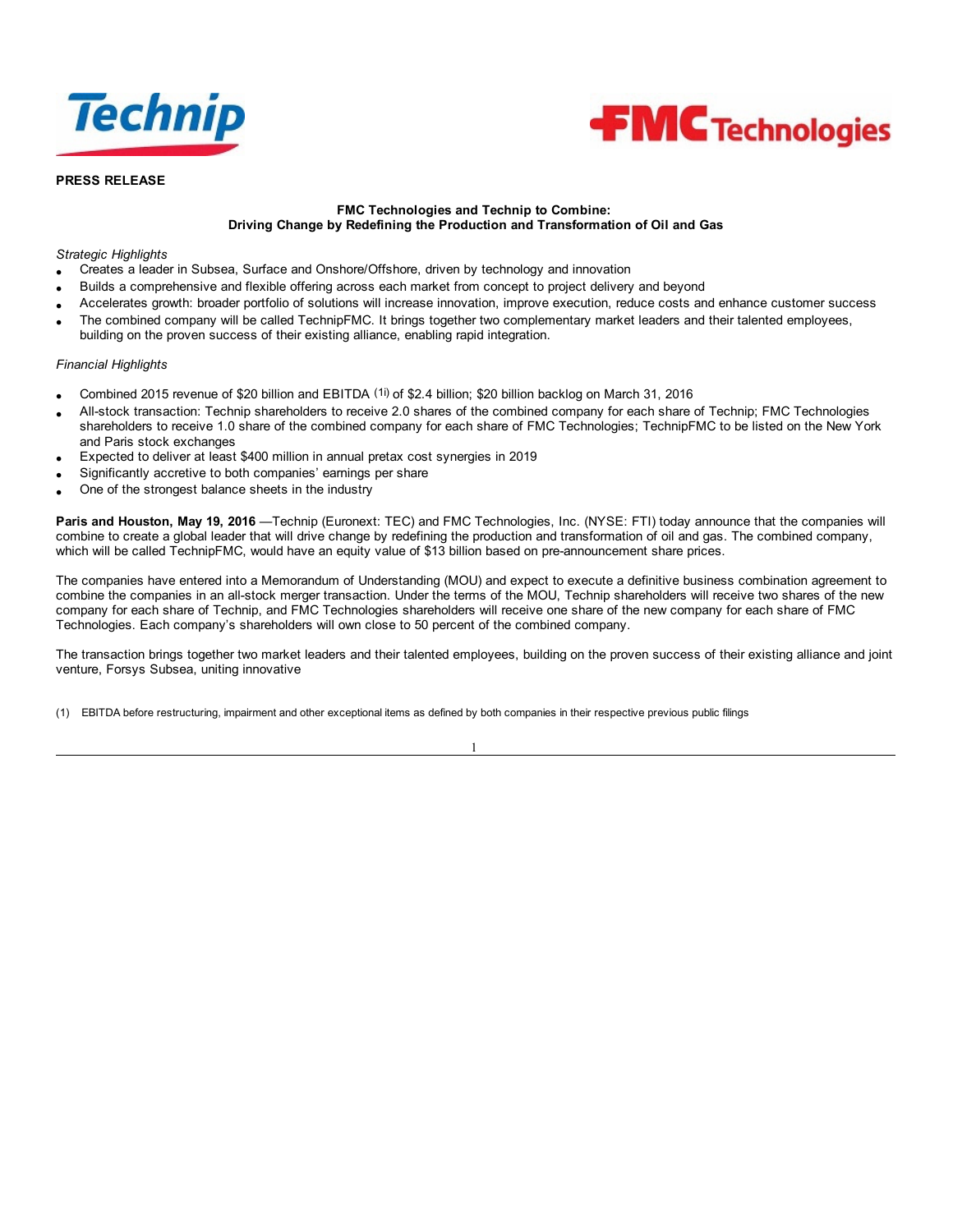technologies, common cultures and values, enabling rapid integration. The combined company will offer a new generation of comprehensive solutions in Subsea, Surface and Onshore/Offshore to reduce the cost of producing and transforming hydrocarbons. TechnipFMC's flexible commercial model will provide both integrated and discrete solutions to customers across the value chain. With more than 49,000 employees operating in over 45 countries, TechnipFMC generated 2015 combined revenue of approximately \$20 billion and combined 2015 EBITDA of approximately \$2.4 billion. As of March 31, 2016, the two companies together had consolidated backlog of approximately \$20 billion.

John Gremp, Chairman and Chief Executive Officer of FMC Technologies, said, "This is a compelling combination that will create significant additional value for clients and all shareholders, by expanding the success that FMC Technologies and Technip have achieved through our alliance and joint venture, to capitalize on new opportunities and drive accelerated growth."

Thierry Pilenko, Technip Chairman and Chief Executive Officer, who will serve as Executive Chairman of TechnipFMC, stated, "Technip and FMC Technologies both have long track records of innovation and commitment to helping their clients meet the challenges of the oil and gas industry. A year ago, we were at the forefront of recognizing the importance of a broader view of our clients' challenges and seized the opportunity that working together in our alliance could bring. Today we want to take this strategy further and across the full footprint of the two companies. We have complementary skills, technologies and capabilities which our customers can access on an integrated basis or separately as they prefer. Together, TechnipFMC can add more value across Subsea, Surface and Onshore/Offshore, enabling us to accelerate our growth. I am confident that we can quickly demonstrate the power of TechnipFMC to our clients, our people and our shareholders."

Doug Pferdehirt, President and Chief Operating Officer of FMC Technologies, who will serve as the CEO of TechnipFMC, added, "Our alliance has shown that as customers evaluate solutions, they are involving us in the process earlier and to a greater degree than ever before. The more they seek our recommendations and new products, the more we differentiate ourselves from the competition. This transaction will allow us to deliver even greater benefits to our customers through a broadened portfolio that provides a unique set of integrated technologies and competencies that are underpinned by a history of developing rich partnerships and creating customer success. We look forward to rapidly bringing together the outstanding employees and cultures of both companies, as well as the complementary capabilities of our organizations, to position the combined company at the forefront of a new generation of solutions for the oil and gas industry."

# **Strategic Benefits of the Combination**

- · **Creates a leader in Subsea, Surface and Onshore/Offshore, driven by technology and innovation:** The new company will combine Technip's innovative systems and solutions, state of the art assets, engineering strengths and project management capabilities with FMC Technologies' leading technology, manufacturing and service capabilities. Together, TechnipFMC will engage with customers earlier in the development process to design, deliver and install more comprehensive solutions, redefining the production and transformation of hydrocarbons.
- Builds a comprehensive and flexible offering across each market from concept to project delivery and beyond: The combined company allows for a simplified, go-to-market strategy that spans from individual products or services to fully integrated solutions. With a single interface to ensure seamless execution, the combined company will significantly reduce the cost of development for customers for both new and existing fields.
- Accelerates growth: broader portfolio of solutions will increase innovation, improve execution, reduce costs and enhance customer **success:** The combined company will leverage both FMC Technologies' and Technip's competencies to accelerate technology innovation, integrate and improve project execution and reduce costs for customers. It will expand on

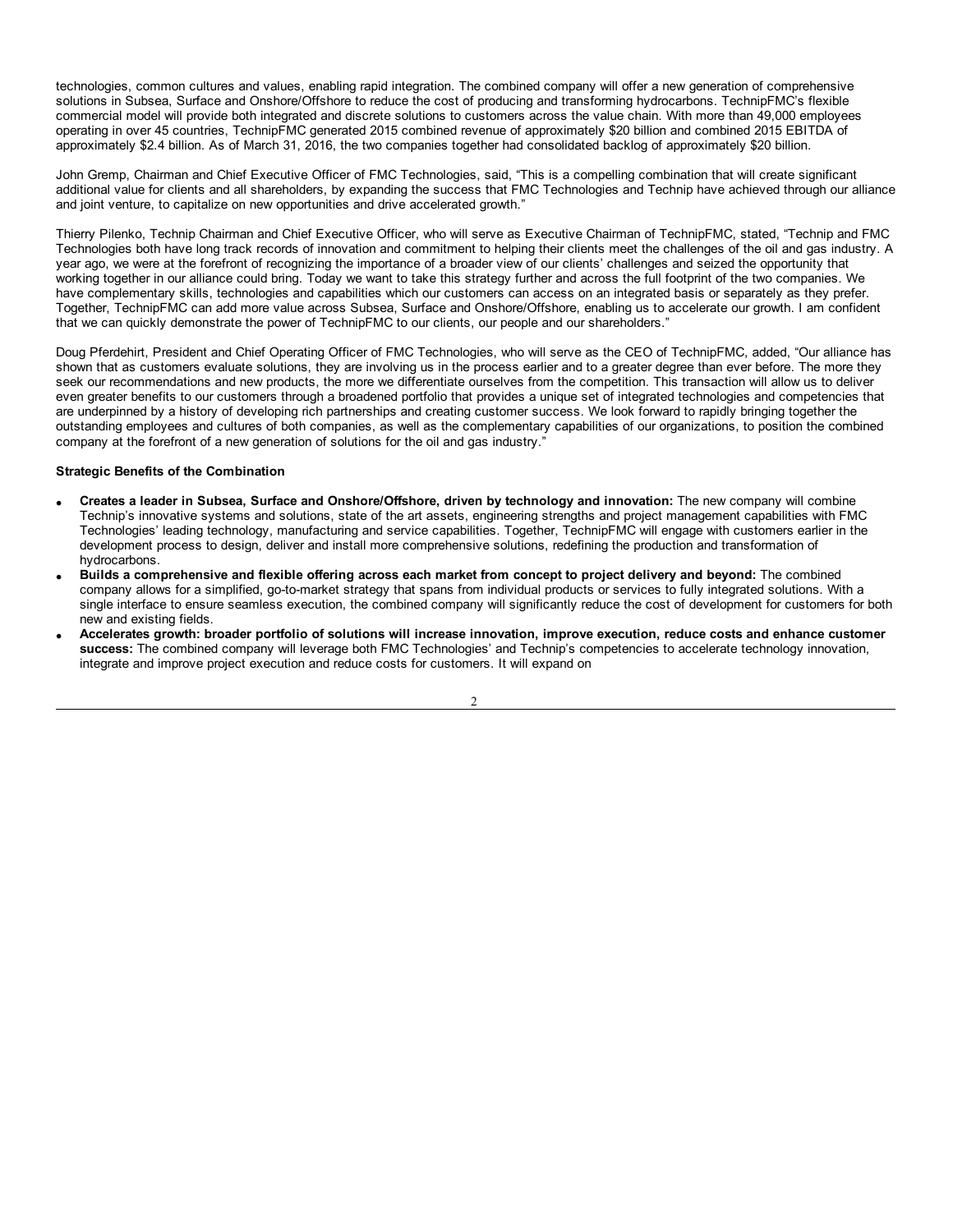competencies in digital life-of-field and data management services to reduce maintenance and enhance production.

TechnipFMC brings together two complementary market leaders and their talented employees, building on the proven success of **their existing alliance, enabling a rapid integration:** The combined company expects its global reach, flexibility, advanced engineering capabilities, and distinctive technologies and competencies will position it as a global industry leader. Bringing together the two companies' common cultures, talented employees and customer portfolios is also expected to drive profitable growth and value creation.

### **Financial Benefits of the Combination**

- All-stock transaction expected to deliver at least \$400 million in annual pretax cost synergies: The combined company will quickly implement its new organizational plan following closing. The combined company expects to achieve pretax cost synergies of approximately \$200 million in 2018, and of at least \$400 million in 2019 and thereafter. These cost synergies are in addition to the cost saving to be delivered through the plans that the two companies have separately announced previously. The cost synergies are primarily related to supply chain efficiencies, real estate, infrastructure optimization and other corporate and organizational efficiencies. Therefore, **this transaction is expected to be significantly accretive to both companies' earnings per share.** In addition, revenue synergies are expected to be achieved from the integrated subsea project execution model.
- · **Diversifies revenue mix and drives cash flow:** The combined company had a consolidated backlog of \$20 billion as of March 31, 2016, providing revenue visibility over the mid-term. This backlog will drive well-diversified cash flow, providing financial strength and flexibility for continued investment in strategic initiatives as well as research and development. All of these elements make both Technip and FMC Technologies confident in the combined company's ability to fund both an annual cash dividend and a share repurchase program.
- · **One of the strongest balance sheets in the industry:** The all-stock transaction will create a company with a solid and sustainable capital structure by combining two of the strongest balance sheets in the industry. Bringing together two industry leaders will drive profitable growth and value creation, especially as market conditions improve.

#### **Transaction Terms**

Under the terms of the agreement, FMC Technologies and Technip will be merged into a new entity. At closing, each share of Technip common stock will be converted into 2.0 ordinary shares of TechnipFMC and each common share of FMC Technologies will be exchanged for 1.0 ordinary share of TechnipFMC.

#### **Leadership, Governance, Structure**

Technip Chairman and CEO, Thierry Pilenko, will serve as Executive Chairman of TechnipFMC's Board of Directors. Doug Pferdehirt, currently FMC Technologies' President and COO, will serve as CEO of TechnipFMC. FMC Technologies announced on May 9, 2016 that Doug Pferdehirt will be appointed as CEO of FMC Technologies effective September 1, 2016.

The Board of Directors will consist of seven members designated by FMC Technologies, including Doug Pferdehirt, and seven members designated by Technip, including Thierry Pilenko. The governance principles provide for clear and balanced corporate governance and leadership.

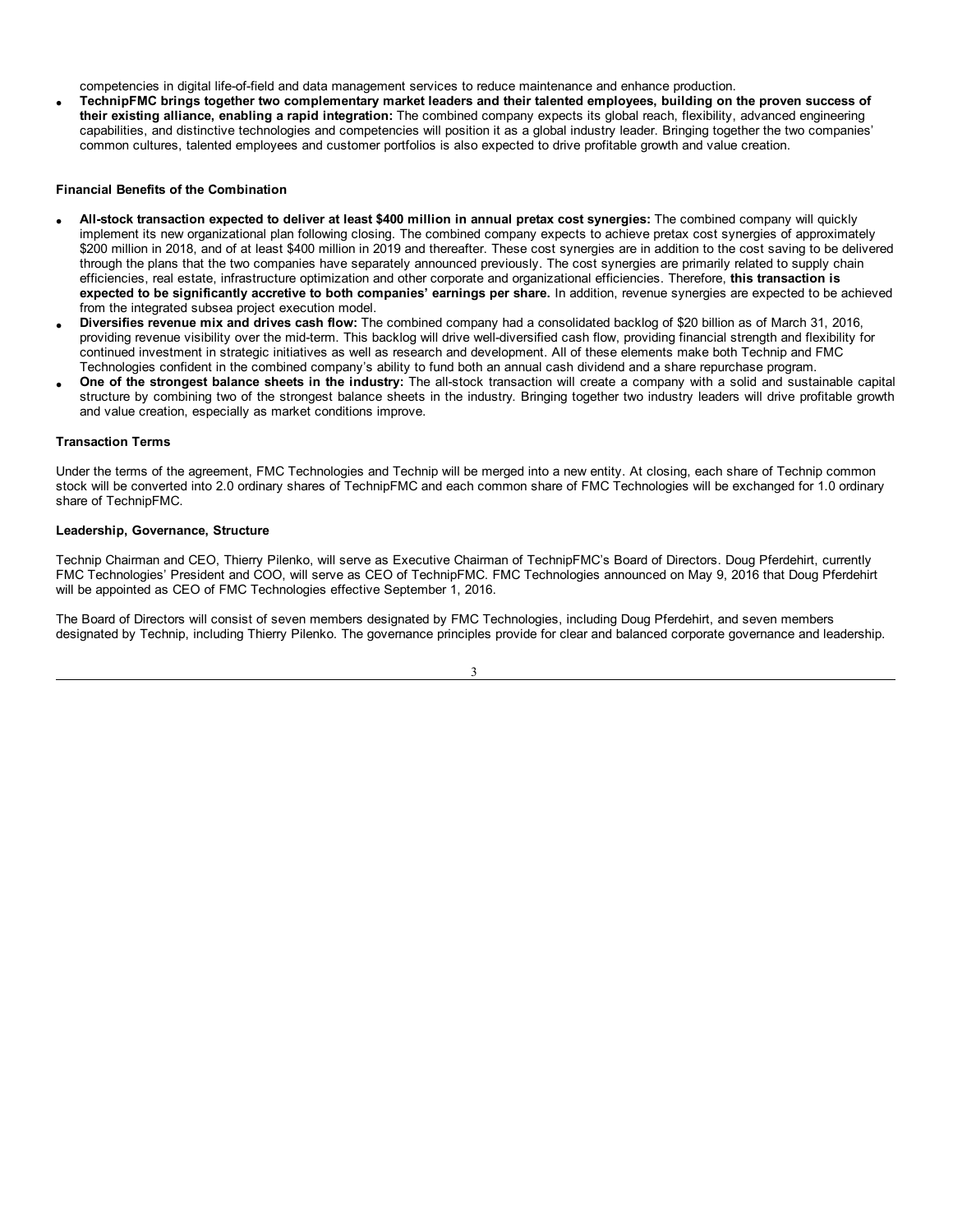The group will organize its activities into five business units covering Surface, Subsea Services, Products, Subsea Projects, and Onshore/Offshore, with the first two headquartered in Houston and the others in Paris.

The TechnipFMC senior management team will include executives from both companies. The heads of the above business units have been identified and will be communicated in due course along with the other senior functional and operational executives of the company.

#### **Headquarters**

TechnipFMC will have its operational headquarters in Paris, France, (where the Executive Chairman will have his principal office), in Houston, Texas, USA (where the CEO will have his principal office) and in London, United Kingdom (where the Forsys Subsea JV is headquartered and the new corporation will be domiciled).

The global Integrated Research and Development center will be located in France and is expected to grow as it drives innovation and technology throughout the new company.

Upon closing, TechnipFMC shares will trade on the New York Stock Exchange and on the Paris Euronext Stock Exchange.

### **Timing and Approvals**

The business combination was unanimously approved by the eligible directors of the Boards of both companies. The transaction is expected to close early in 2017, subject to the approval of both Technip and FMC Technologies shareholders, regulatory approvals and consents, as well as other customary closing conditions. Bpifrance Participations and IFPEN, shareholders of Technip, support the transaction as presented.

#### **Advisors**

Goldman Sachs and Rothschild are acting as financial advisors and Darrois Villey Maillot Brochier and Davis Polk & Wardwell LLP are serving as legal counsel to Technip. Evercore and Société Générale are acting as financial advisors and Latham & Watkins LLP is serving as legal counsel to FMC Technologies.

### **Memorandum of Understanding**

The Memorandum of Understanding documentation will be made available on the Securities and Exchange Commission (SEC) website at https://www.sec.gov/edgar.shtml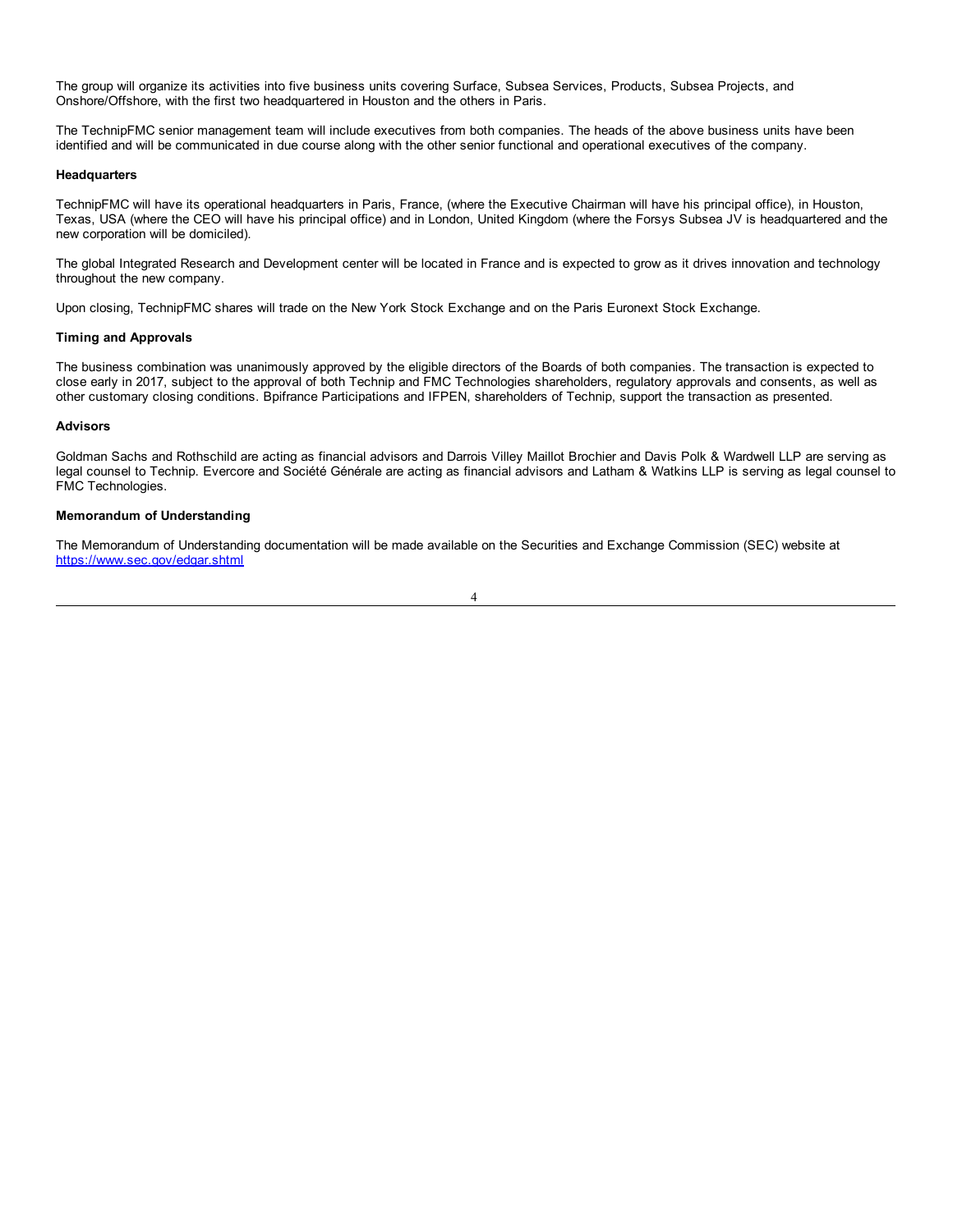### **On Thursday, May 19, 2016 Investor Calls at 09:30am CET and again at 02:00pm CET/08:00am EST Press Conference at 10:45am CET at 89 Avenue de la Grande Armée, 75116 Paris**

### **Investor Calls Details**

Investor Call 1, at 09:30am Paris time (London 08:30am, New York 03:30am) FR: +33 (0) 1 70 77 09 38 UK: +44 (0) 207 107 1613 US (Free): +1 866 907 59 28

Investor Call 2, at 08:00am New York time (Paris 02:00pm, London 01:00pm) FR: +33 (0) 1 70 77 09 41 UK: +44 (0) 203 367 9456 USA (Free): +1 866 907 59 25

**Replays** – available for 90 days

### **All details available on Technip's and FMC Technologies' websites**

### **Press Conference Details**

10:45-11:45am CET at 89 Avenue de la Grande Armée, 75116 Paris. Held by Thierry Pilenko, Chairman and CEO of Technip, and Doug Pferdehirt, President and Chief Operating Officer of FMC Technologies

#### **About Technip**

Technip is a world leader in project management, engineering and construction for the energy industry. From the deepest Subsea oil & gas developments to the largest and most complex Offshore and Onshore infrastructures, our 32,500 people are constantly offering the best solutions and most innovative technologies to meet the world's energy challenges. Present in 45 countries, Technip has state-of-the-art industrial assets on all continents and operates a fleet of specialized vessels for pipeline installation and subsea construction. Technip shares are listed on the Euronext Paris exchange, and its ADR is traded in the US on the OTCQX marketplace as an American Depositary Receipt (OTCQX: TKPPY). Visit us at www.technip.com

### **About FMC Technologies**

FMC Technologies, Inc. (NYSE: FTI) is the global market leader in subsea systems and a leading provider of technologies and services to the oil and gas industry. We help our customers overcome their most difficult challenges, such as improving shale and subsea infrastructures and operations to reduce cost, maintain uptime, and maximize oil and gas recovery. The company has approximately 16,500 employees and operates 29 major production facilities and services bases in 18 countries. Visit www.fmctechnologies.com or follow us on Twitter @FMC\_Tech for more information.

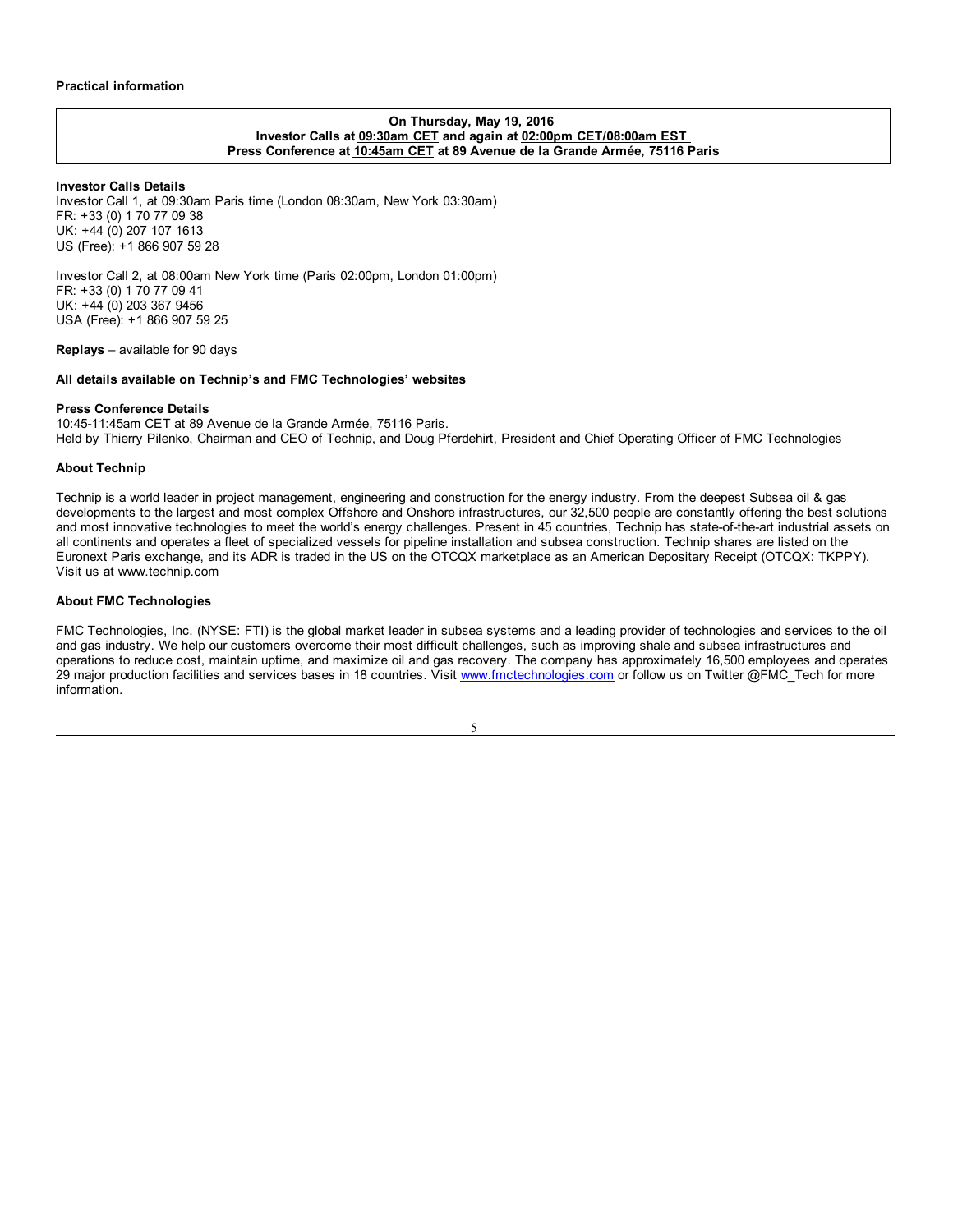#### **For more information, contact**

**For Technip For FMC Technologies Investors** Aurélia Baudey-Vignaud P : +33 (0) 1 85 67 43 81 abaudeyvignaud@technip.com

Elodie Robbe-Mouillot P: +33 (0) 1 85 67 43 86 erobbemouillot@technip.com

**Media** Christophe Bélorgeot P : +33 (0) 1 47 78 39 92 cbelorgeot@technip.com

Laure Montcel P : +33 (0) 1 49 01 87 81 lmontcel@technip.com

Charles Fleming P: +33 (6) 14 45 05 22 charles.fleming@havasww.com

### **Forward-Looking Statements**

**Investors** Matt Seinsheimer P: 281.260.3665 investorrelations@fmcti.com

**Media** Lisa Albiston P: 281.610-9076 media.request@fmcti.com

Lisa Adams P: 281.405.4659 media.request@fmcti.com

This communication contains "forward-looking statements". All statements other than statements of historical fact contained in this report are forward-looking statements within the meaning of Section 27A of the Securities Act of 1933, as amended (the "Securities Act"), and Section 21E of the Securities Exchange Act of 1934, as amended (the "Exchange Act"). Forward-looking statements usually relate to future events and anticipated revenues, earnings, cash flows or other aspects of our operations or operating results. Forward-looking statements are often identified by the words "believe," "expect," "anticipate," "plan," "intend," "foresee," "should," "would," "rould," "may," "estimate," "outlook" and similar expressions, including the negative thereof. The absence of these words, however, does not mean that the statements are not forward-looking. These forward-looking statements are based on our current expectations, beliefs and assumptions concerning future developments and business conditions and their potential effect on us. While management believes that these forward-looking statements are reasonable as and when made, there can be no assurance that future developments affecting us will be those that we anticipate.

Factors that could cause actual results to differ materially from those in the forward-looking statements include failure to obtain applicable regulatory or stockholder approvals in a timely manner or otherwise; failure to satisfy other closing conditions to the proposed transactions; failure to obtain favorable opinions from counsel for each company to the effect of how TechnipFMC PLC ("TechnipFMC") should be treated for U.S. tax purposes as a result of the proposed transaction; risks associated with tax liabilities, or changes in U.S. federal or international tax laws or interpretations to which they are subject, including the risk that the Internal Revenue Service disagrees that TechnipFMC is a foreign corporation for U.S. federal tax purposes; risks that the new businesses will not be integrated successfully or that the combined companies will not realize estimated cost savings, value of certain tax assets, synergies and growth or that such benefits may take longer to

6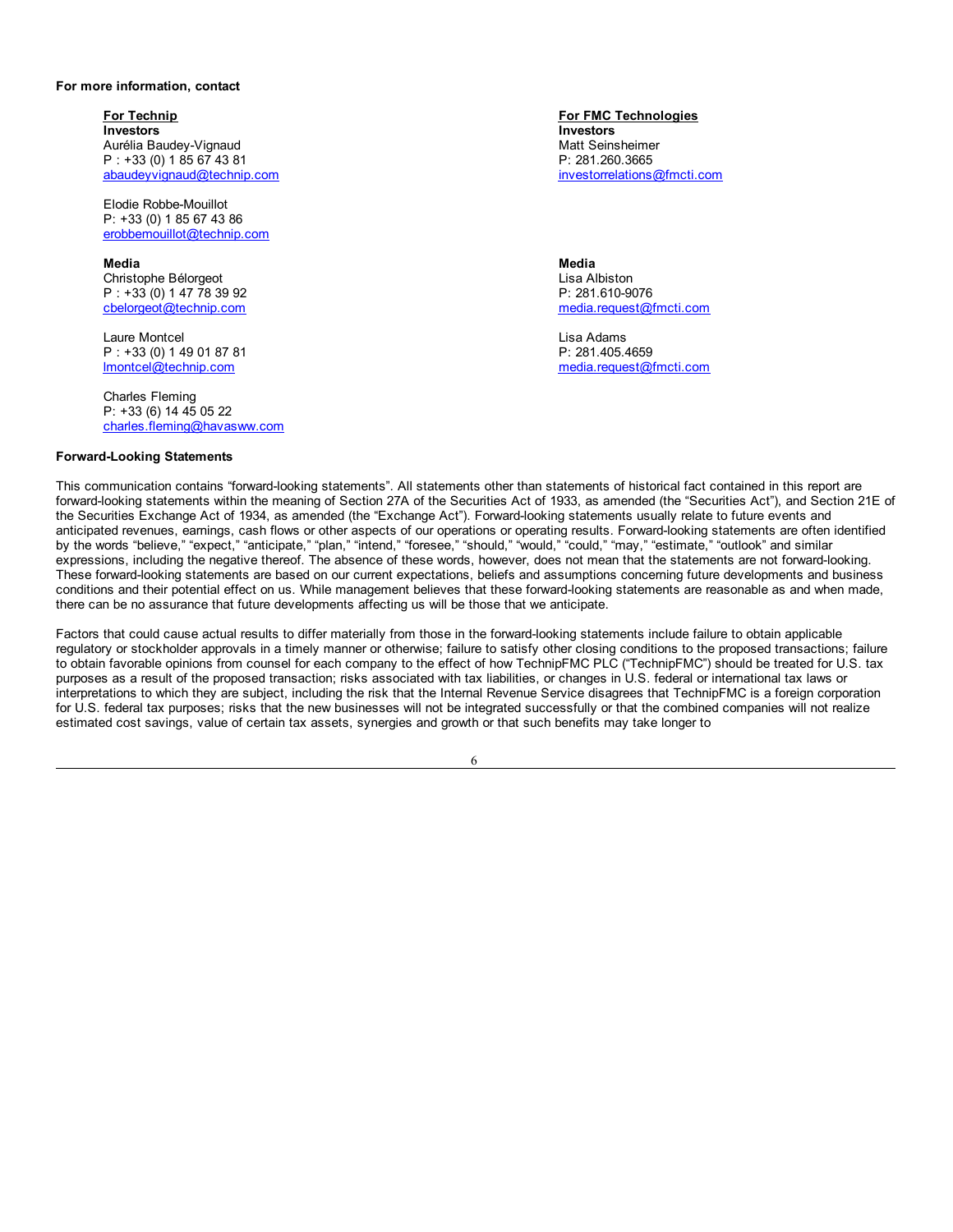realize than expected; failure to realize anticipated benefits of the combined operations; risks relating to unanticipated costs of integration; reductions in client spending or a slowdown in client payments; unanticipated changes relating to competitive factors in the companies' industries; ability to hire and retain key personnel; ability to successfully integrate the companies' businesses; the potential impact of announcement or consummation of the proposed transaction on relationships with third parties, including clients, employees and competitors; ability to attract new clients and retain existing clients in the manner anticipated; reliance on and integration of information technology systems; changes in legislation or governmental regulations affecting the companies; international, national or local economic, social or political conditions that could adversely affect the companies or their clients; conditions in the credit markets; risks associated with assumptions the parties make in connection with the parties' critical accounting estimates and legal proceedings; and the parties' international operations, which are subject to the risks of currency fluctuations and foreign exchange controls.

All of our forward-looking statements involve risks and uncertainties (some of which are significant or beyond our control) and assumptions that could cause actual results to differ materially from our historical experience and our present expectations or projections. You should carefully consider the foregoing factors and the other risks and uncertainties that affect the parties' businesses, including those described in FMC Technologies' ("FMC Technologies") Annual Report on Form 10-K, Quarterly Reports on Form 10-Q, Current Reports on Form 8-K and other documents filed from time to time by FMC Technologies and TechnipFMC with the United States Securities and Exchange Commission (the "SEC") and those described in Technip's ("Technip") annual reports, registration documents and other documents filed from time to time with the French financial markets regulator (Autorité des Marchés Financiers or the "AMF"). We wish to caution you not to place undue reliance on any forward-looking statements, which speak only as of the date hereof. We undertake no obligation to publicly update or revise any of our forwardlooking statements after the date they are made, whether as a result of new information, future events or otherwise, except to the extent required by law.

### **Additional Information**

### Important Additional Information Will be Filed with the SEC

TechnipFMC will file with the SEC a registration statement on Form S-4, which will include the proxy statement of FMC Technologies that also constitutes a prospectus of TechnipFMC (the "proxy statement/prospectus"). INVESTORS AND STOCKHOLDERS ARE URGED TO CAREFULLY READ THE PROXY STATEMENT/PROSPECTUS, AND OTHER RELEVANT DOCUMENTS TO BE FILED WITH THE SEC, IN THEIR ENTIRETY WHEN THEY BECOME AVAILABLE BECAUSE THEY WILL CONTAIN IMPORTANT INFORMATION ABOUT FMC TECHNOLOGIES, TECHNIP, TECHNIPFMC, THE PROPOSED TRANSACTIONS AND RELATED MATTERS. Investors and stockholders will be able to obtain free copies of the proxy statement/prospectus and other documents filed with the SEC by the parties through the website maintained by the SEC at www.sec.gov. In addition, investors and stockholders will be able to obtain free copies of the proxy statement/prospectus and other documents filed with the SEC on FMC Technologies' website at www.fmctechnologies.com (for documents files with the SEC by FMC Technologies) or on Technip's website at www.technip.com (for documents files with the SEC with Technip).

### Additional Information Will be Made Available in an Information Document

Technip will prepare an information document to be made available in connection with the Technip meeting of stockholders called to approve the proposed transaction (the "Report"). INVESTORS AND STOCKHOLDERS ARE URGED TO CAREFULLY READ THE INFORMATION DOCUMENT, AND OTHER RELEVANT DOCUMENTS TO BE PUBLISHED ON THE TECHNIP WEBSITE, IN THEIR ENTIRETY WHEN